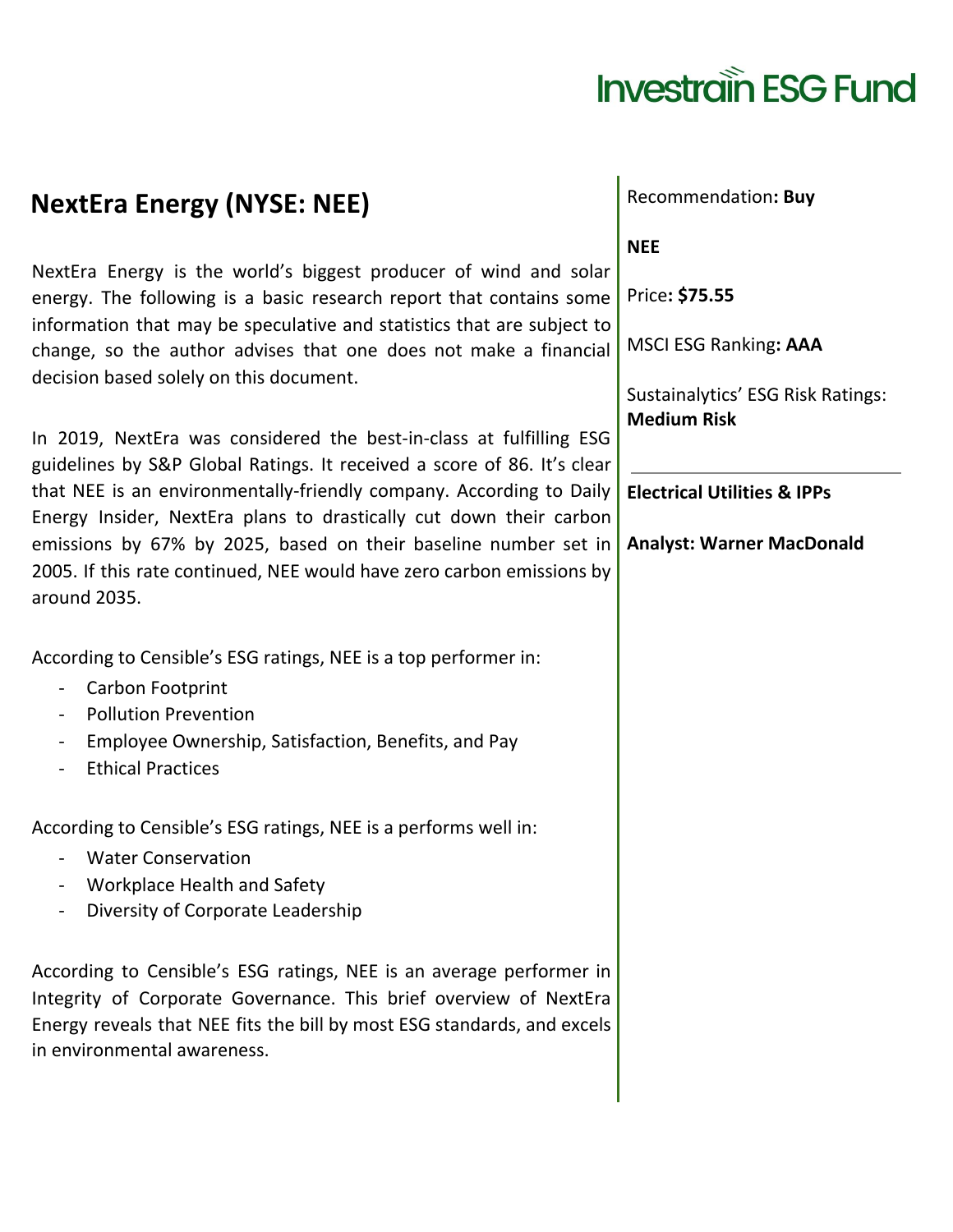## **Investrain ESG Fund**

NEE has outperformed the S&P 500 when measured in the past month, the past three months, the past six months, the past year, the past five years, and the past ten years. In fact, over the past ten years NEE has gone up about 441%, performing about two and a half times as well as the S&P 500, which went up about 176% during that period.

This year, NEE has consistently performed better than NASDAQ Consensus EPS forecasts predicted. In each quarter of 2020, NEE performed 1.52%-9.09% better than analysts anticipated. If this pattern were to continue, NEE would outperform expectations by approximately 3.79% next quarter. Considering that NASDAQ's consensus EPS forecast expects a 2.29 EPS in December 2020, a continuance of the outperforming trend would mean December's actual EPS would be approximately 2.38. Considering large countries' trend towards sustainability, the sustainable energy sector has an opportunity for immense growth.

J. P. Morgan's report on NEE seemed optimistic about the company's future, and stated that COVID-19 was largely insignificant in slowing the company's growth. One major change that could signal growth is NextEra's plan to eventually merge Gulf Power and Florida Power & Light (in 2022, according to Miami Herald). J. P. Morgan Global Equity Research Coverage says that NEE is a 47% buy.

Yahoo! Finance states that NEE is at a "near-fair value" and that the stock is currently following a "Bearish pattern." Although Yahoo! expects NEE to eventually recover, Yahoo! predicts that NEE will continue its downward trend for the next two to six weeks.

Robinhood's overview of 20 analyst ratings places NEE at a 60% buy.

Read More:

https://finance.yahoo.com/quote/NEE/?p=NEE

https://www.nasdaq.com/market-activity/stocks/nee/earnings